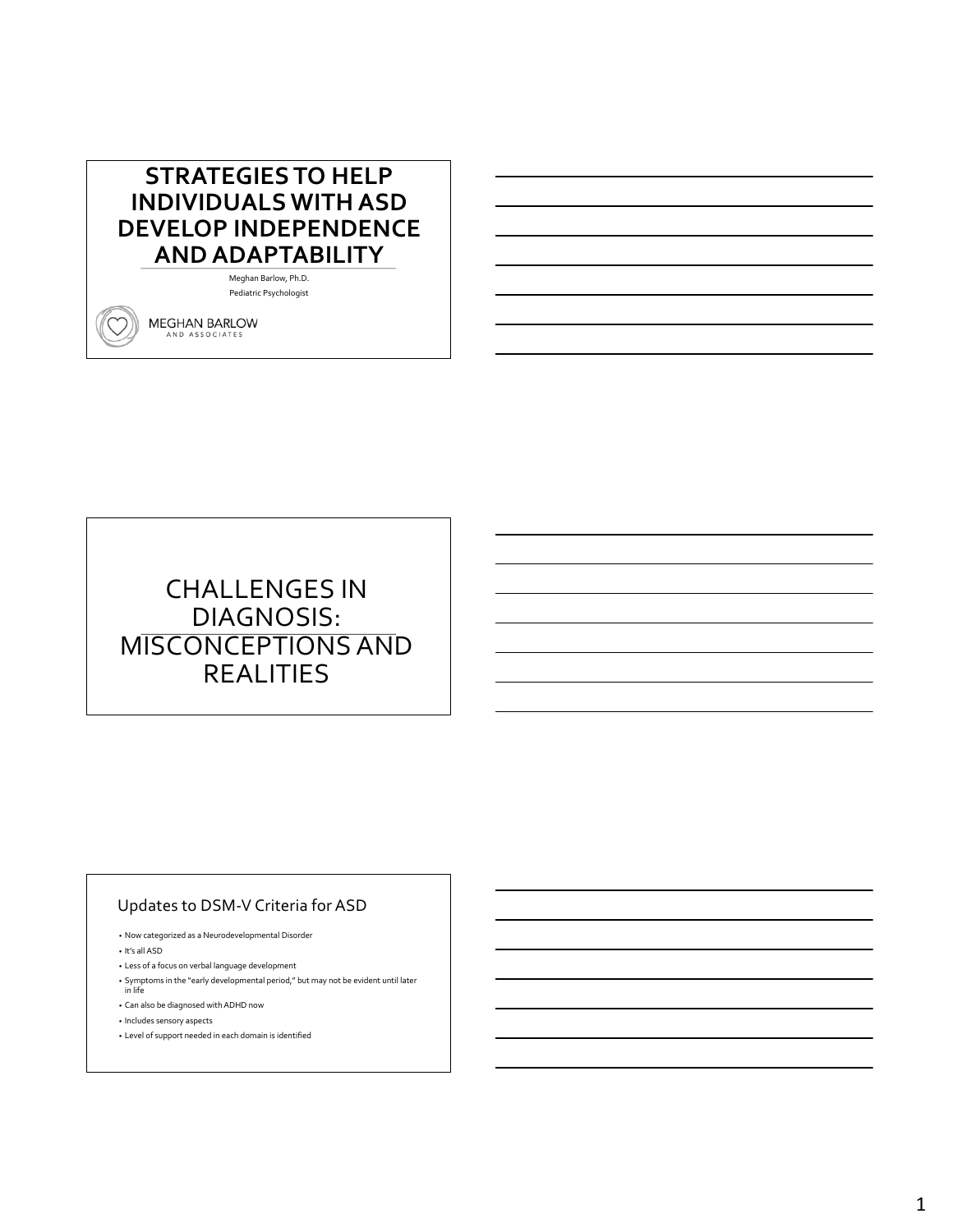### DSM-V Criteria: A. Persistent deficits in social communication and social interaction across multiple contexts, as manifested by the following, currently or by history

- 1. **Deficits in social-emotional reciprocity**
- •Abnormal social approach
- •Failure of back and forth interactions
- •Reduced sharing of interests, emotions, or affect
- Failure to initiate or respond to social interactions

APA, 2013

#### 2. Deficits in **nonverbal communicative behaviors** used for social interaction

- Poorly integrated verbal and non-verbal communication
- Abnormalities in EC and body language
- Deficits in understanding use of gestures, nonverbals
- Lack of nonverbals or expressions



#### •3. Deficits in **developing, maintaining, and understanding relationships**

- Difficulty adjusting behavior to social context
- Difficulty in sharing imagination
- Difficulty making and keeping friends
- An absence of interest in peers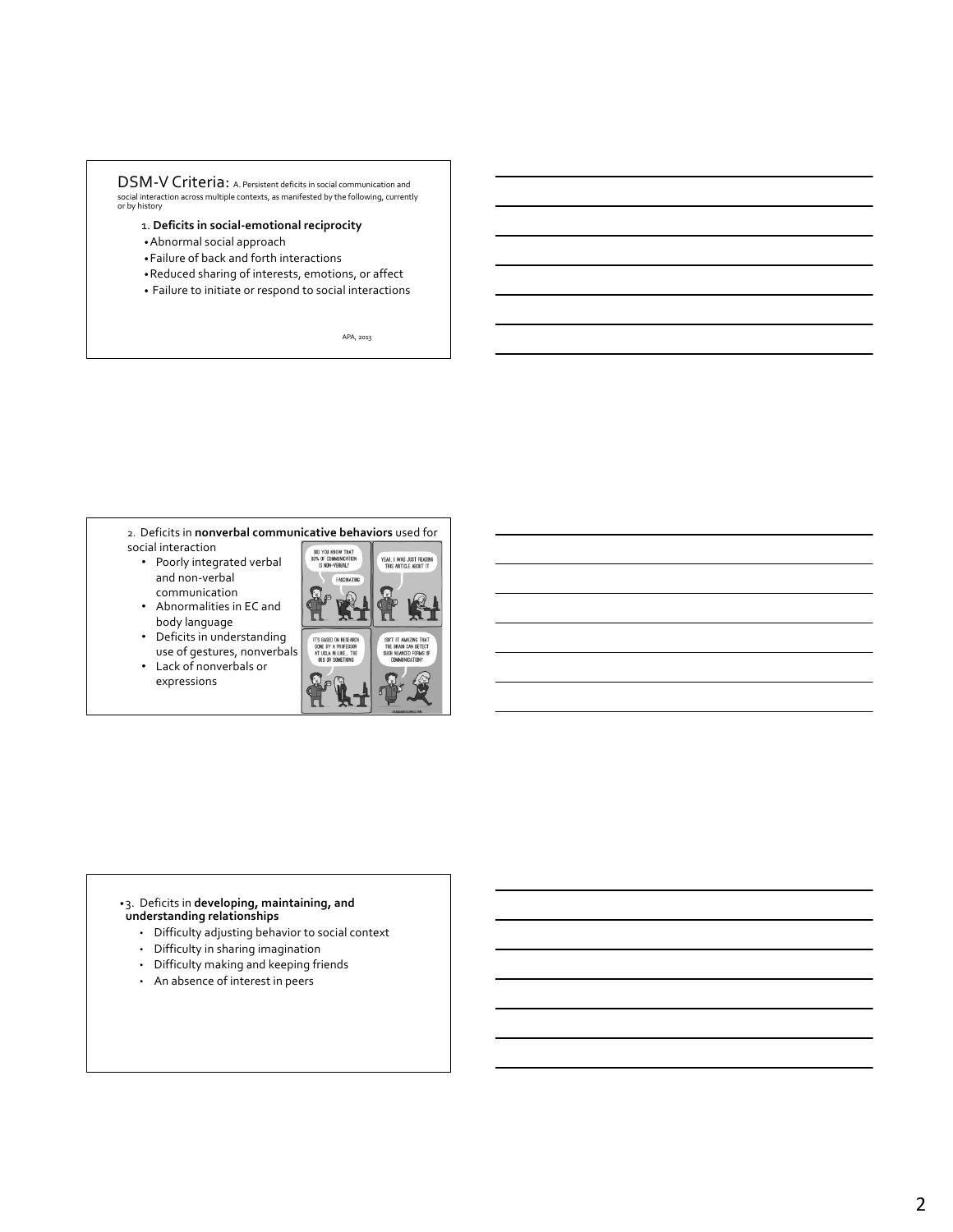### Social Communication Misunderstood

- He's so "*SOCIAL*!"
- She makes *eye contact*
- He plays *pretend*
- She wants friends…she even *has* friends!
- He has *conversations* with us
- Sometimes she's totally "*normal!"*

# DSM-V Criteria: B. Restricted, repetitive patterns of behavior, interests, or activities, as manifested by at least 2 of the following, currently or by history:

- **1. Stereotyped or repetitive** motor movements, use of objects, or speech
- Simple motor stereotypies
- Lining up toys
- Echolalia (immediate or delayed)





2. Insistence on **sameness, inflexible adherence to routines, or ritualized patterns** of verbal or nonverbal behavior

- •Extreme distress with changes
- •Difficulty with transitions
- •Rigid thinking

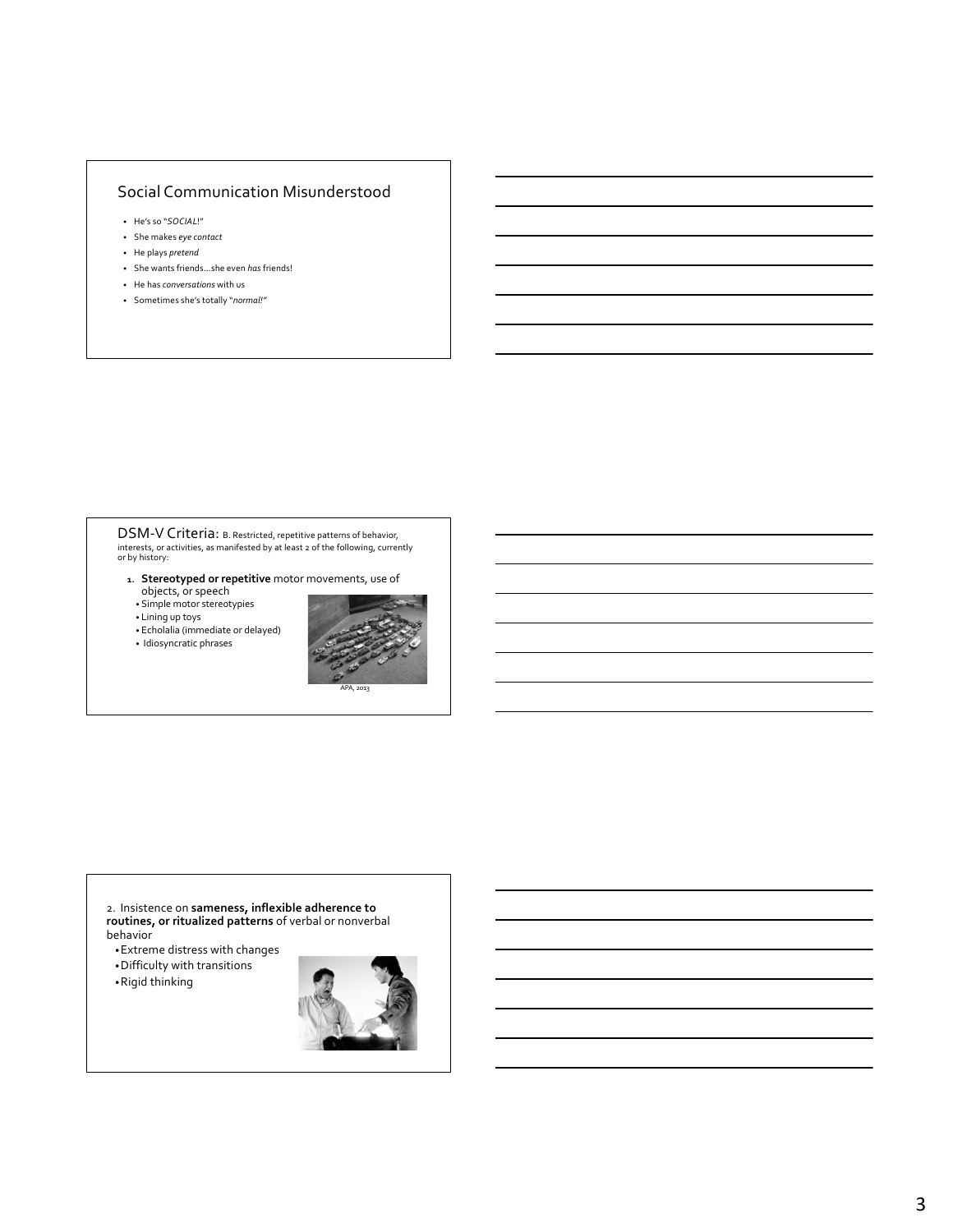- •3. Highly **restricted, fixated interests** that are abnormal in intensity or focus
	- Strong attachment to or preoccupation with unusual objects



• Excessively circumscribed or perseverative interests

- 4. Hyper- or hypo-reactivity to **sensory input or unusual interest** in sensory aspects of the environment
	- Indifference to pain/temperature
	- Adverse response to sounds/textures
	- Excessive touching or smelling of objects • Visual fascination with lights or movement
	-



- •C. Symptoms must be present in the early developmental period (**but may not become fully manifest until social demands exceed limited capacities**, or may be masked by learned strategies later in life)
- •D. Symptoms cause clinically significant impairment in social, occupational, or other important areas of current functioning
- •E. Disturbances are not better explained by intellectual disability or global developmental delay

APA, 2013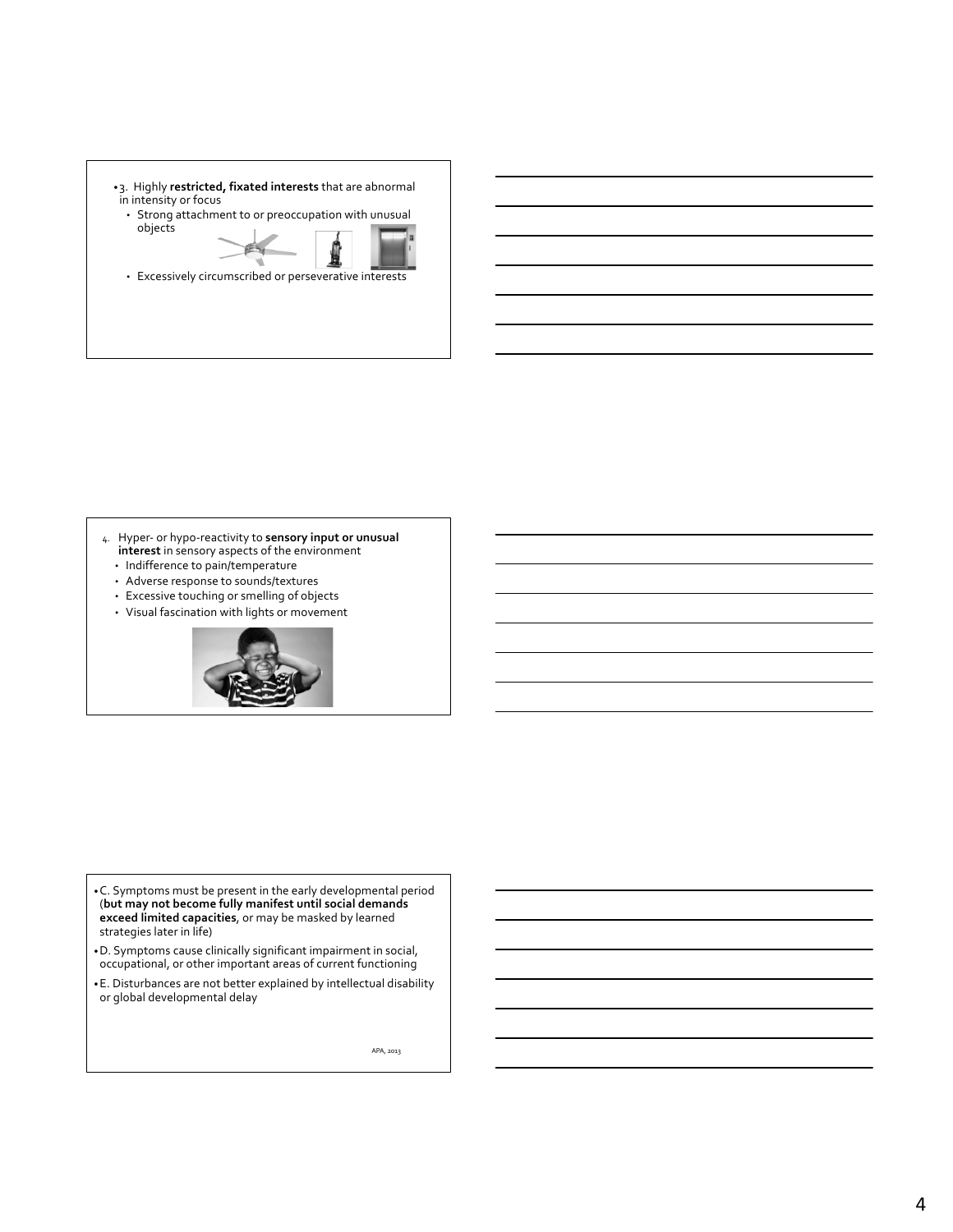# GOING BEYOND THE DSM-V

The individual with autism's eye view

### What You *Don't See*

- •Hand flapping and monologues about ceiling fans are obvious
- •Does it matter that *you* are in the room?
- •Does it matter *how* you respond? And why does it matter?
- •Are you being used? How?
- •Going through the motions vs. depth and novelty

### Differences We See: Information Processing

- •Theory of Mind
- •Mindblindness
- •Unable to interpret others' actions or intentions leads to inability to see the big picture and adjust behavior accordingly (as in the cartoon about nonverbal communication)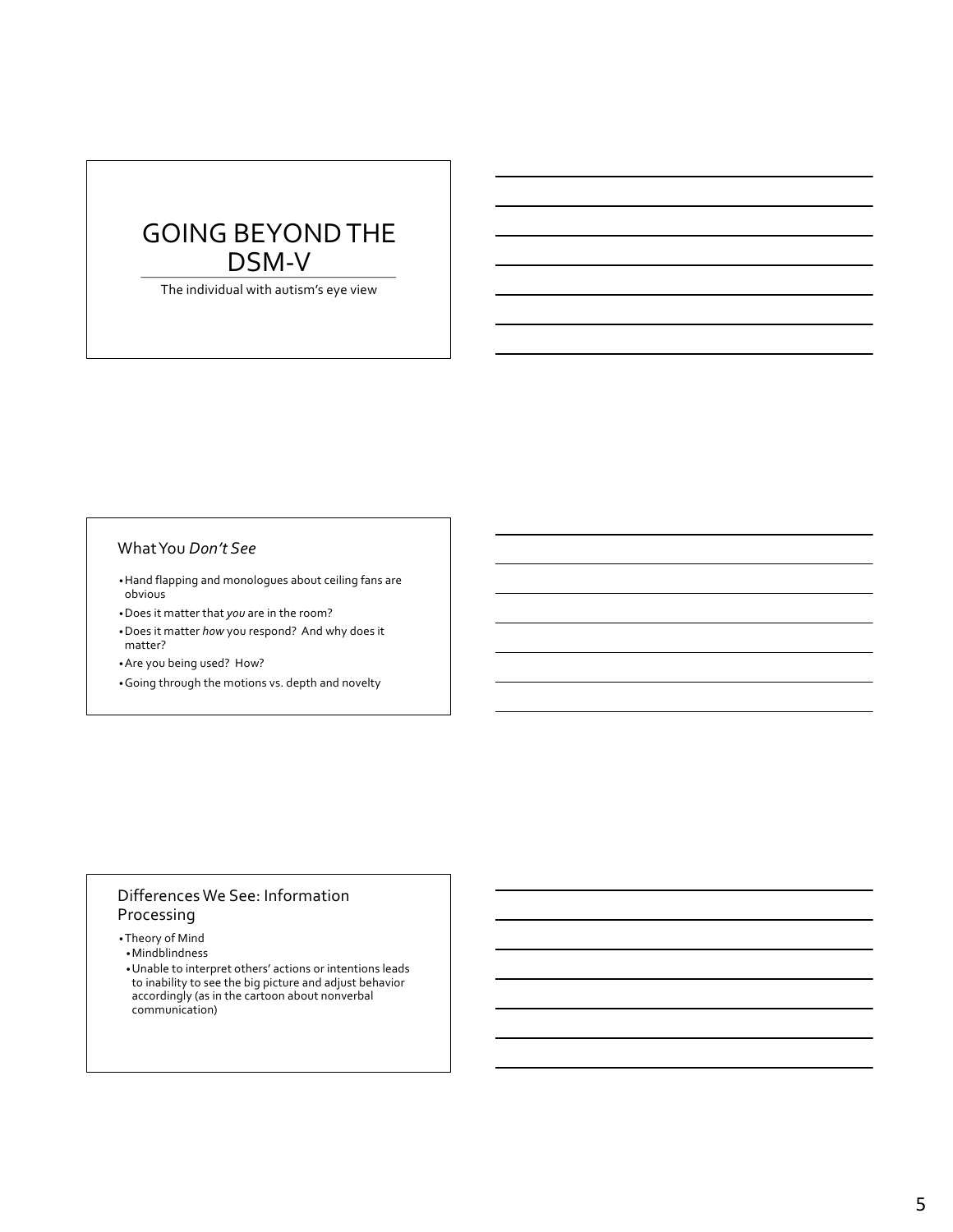### Differences in Information Processing

- Weak Central Coherence Theory Missing the forest for the trees
- Difficulties putting information together to form context (i.e., missing the big picture)
- Inability to see the relationship between components (i.e., detail oriented bias) • Homograph test – difficulty with appropriate pronunciation of homonyms (i.e., there was a tear in her dress vs. there was a tear in her eye)
- Inability to holistically integrate the components of a social situation to comprehend greater meaning • Trouble distinguishing emotions, responding appropriately, adjusting behavior to context, comprehend the relevance of emotions in social situations

• OR….

### Differences in Information Processing

• Not deficits in getting the big picture, but a superior ability to process features

• Embedded Figures Task

• Block Design on Wechsler IQ tests



### Differences in Findings in Literature

• SO, the Hierarchization Deficit Model proposes that differences in

- performance on visuospatial tasks Equally capable of performing global and local tasks, but "default" differs • Neurotypicals default = global; ASD default = local
- And, studies vary in how they measure performance
- And, you met one person with ASD and you've met one person with ASD (meaning, heterogeneity in ASD poses a challenge)
- And, range of functioning poses a challenge (severity of ASD may be correlated with intensity of difference in central coherence)

• Kumar, 2013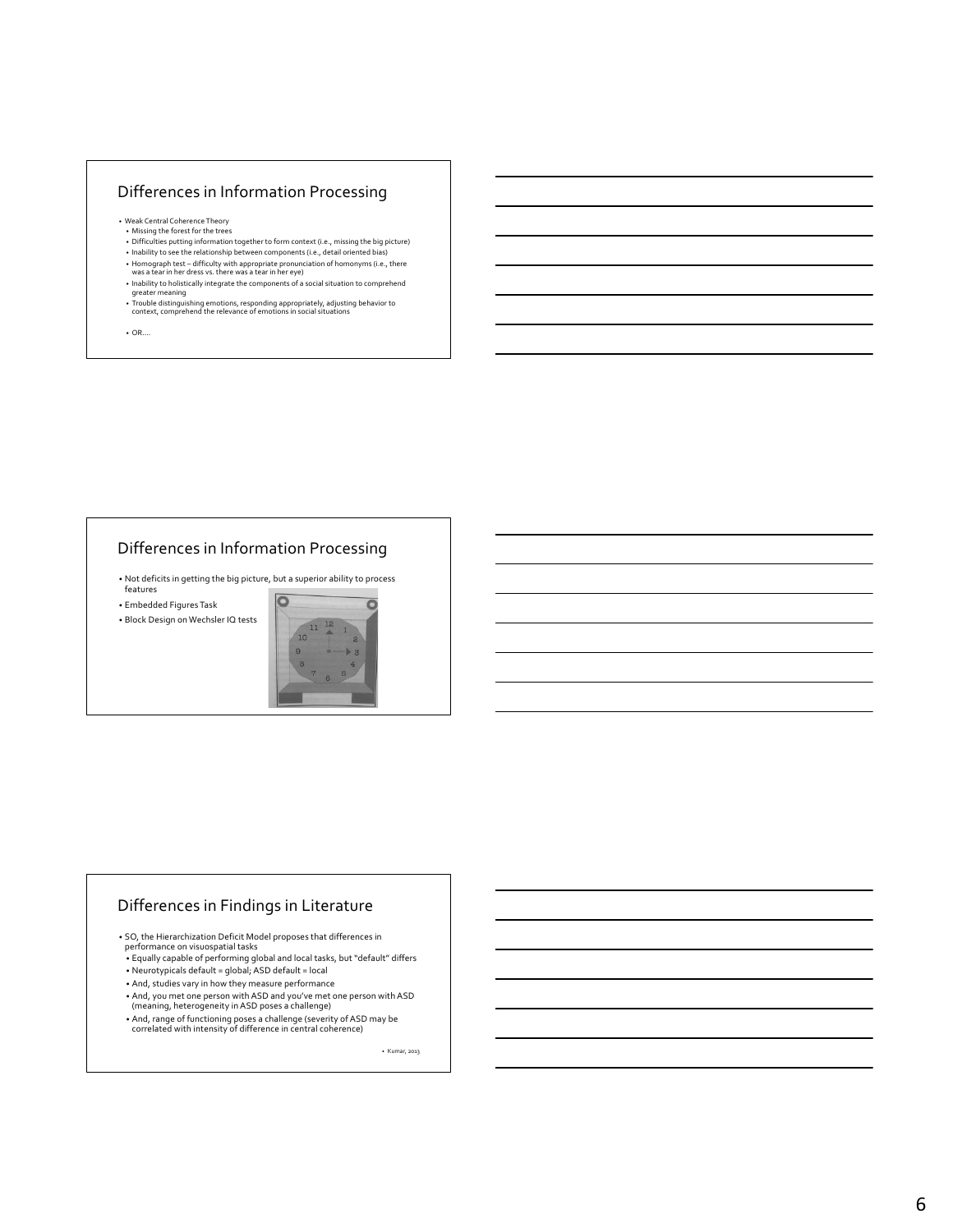### **Complex** Information Processing

- Minshew et al. (1998); Bertone et al. (2005) highlight the importance of the complexity of the task
- "superior when autonomous, inferior when synchronized" explains the difference in performance of more complex vs. less complex visuospatial processing in ASD
- A processing pathway that is efficient and superior for an isolated task (less complex tasks)
- As components are added to increase the complexity of the task, visual areas are required to work in sync and that's when the person with ASD's processing becomes less efficient

• Kumar, 2013

### Neuroimaging Findings

•Using fMRI with Embedded Figures Tasks

- ASD use visual processing; Neurotypicals use executive functioning
- •Neurotypical controls also activate verbal working memory • Suggests lack of coordination between executive functioning areas and visuospatial sensory processing in ASD

• Kumar, 2013

#### Differences in Information Processing

- Theory of functional underconnectivity (a neural model of ASD) • Individuals with ASD rely on posterior regions of the brain to work in autonomy rather than in collaboration with frontal regions to perform visuospatial and cognitive tasks
- There is no I in TEAM!
- As tasks increase in complexity, NTs are able to employ all players on the team
- Social cognitive, cognitive, problem solving, high level language comprehension, inhibition all require teamwork!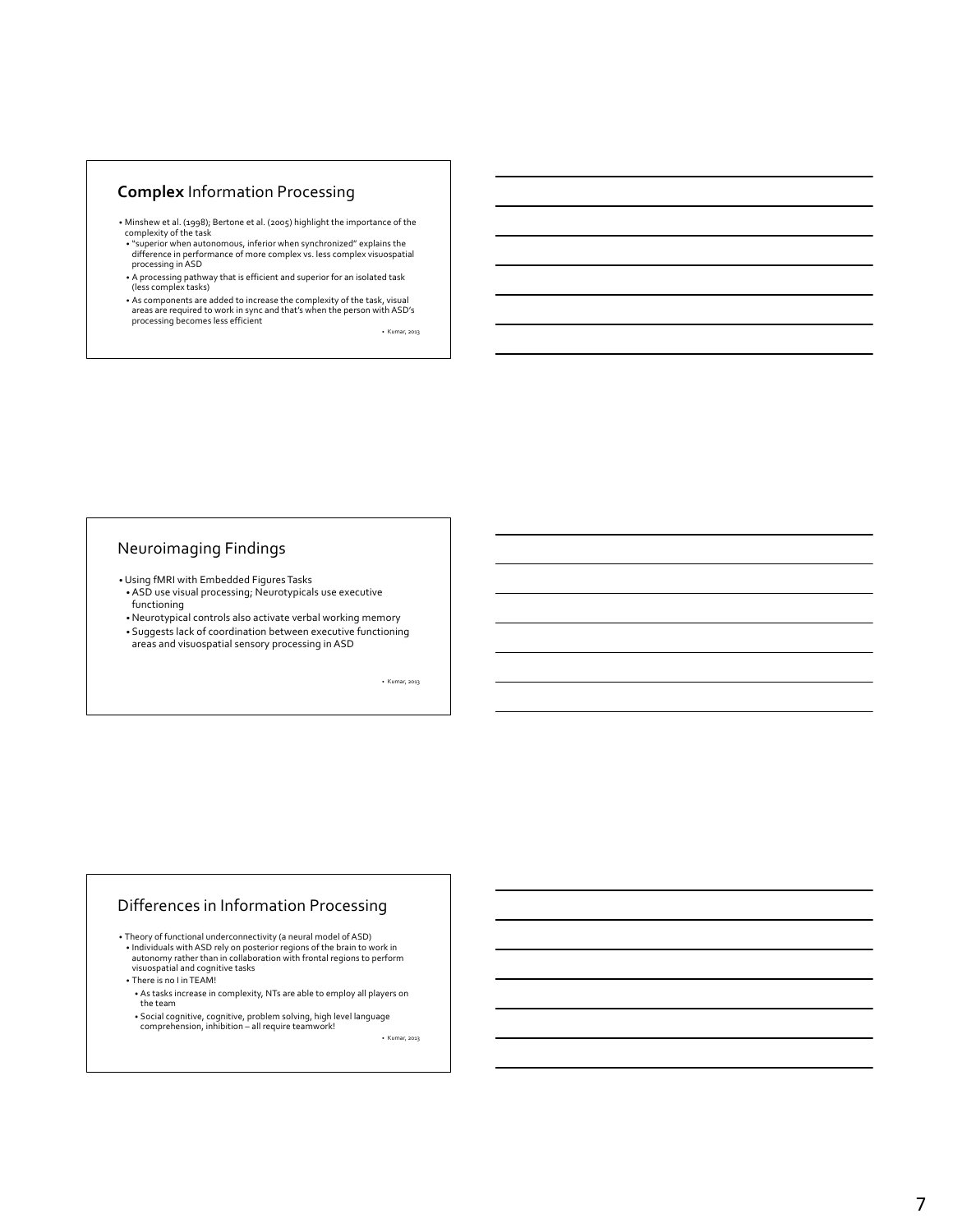## Eye Tracking and Face Scanning

• Volkmar's research

• Who's Afraid of Virginia Wolf? • Individuals with ASD compared to NT



## Individuals with ASD



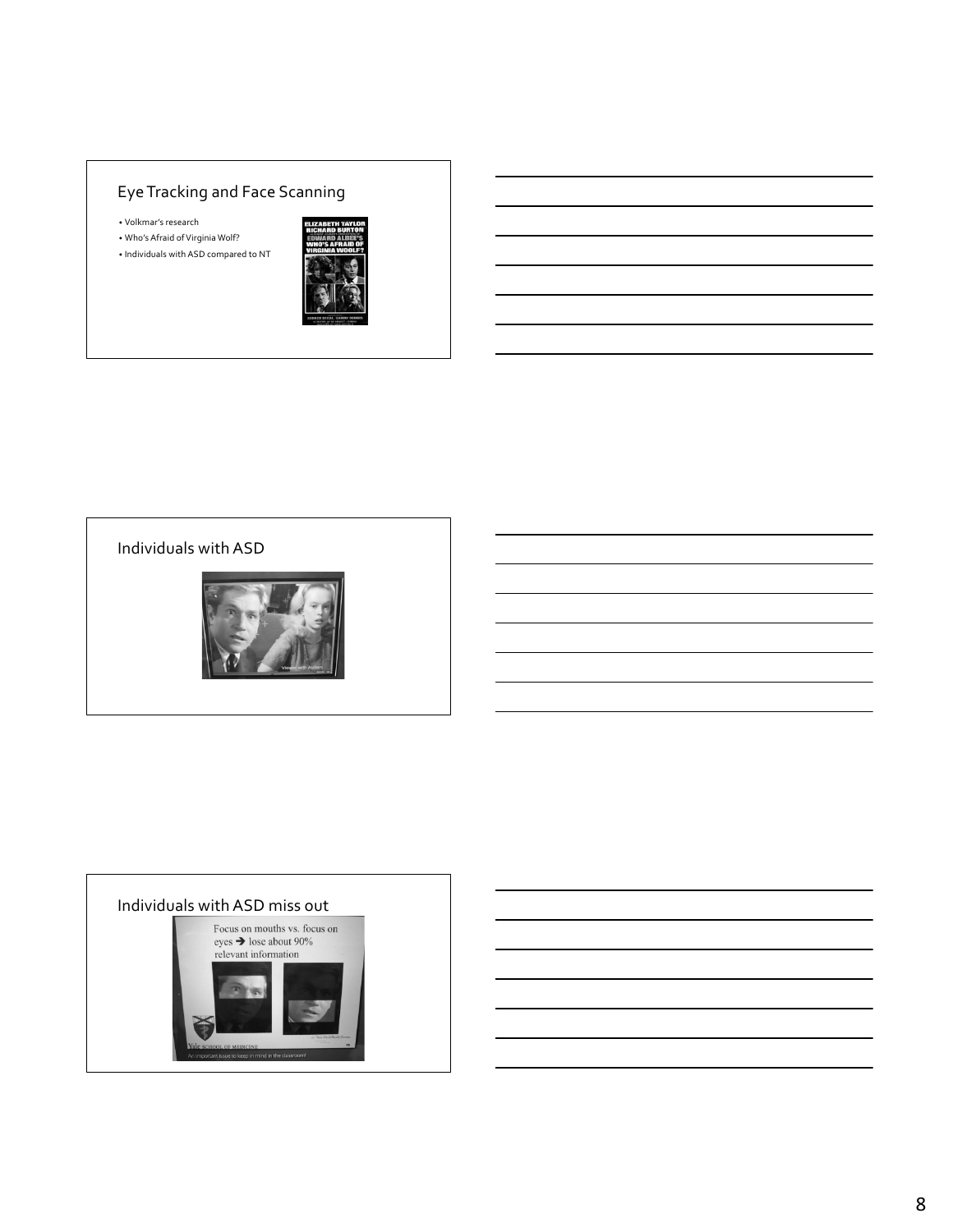## Eye Tracking and Face Scanning

• Yi et al., 2013

- Children with ASD fixated less on faces than age and IQ matched NT children
- ASD group spent less time looking at the right eye than NT control groups
- AND, when looking at the left eye, ASD group actually looked at area slightly below the eye whereas NT controls tended to look at the pupils

### What's wrong with the right?

- Right side of the face typically more emotionally expressive
- Supports greater difficulty in ASD in understanding facial expressions and emotions
- Could explain deficits in joint attention, helps us understand weaknesses in understanding intentions

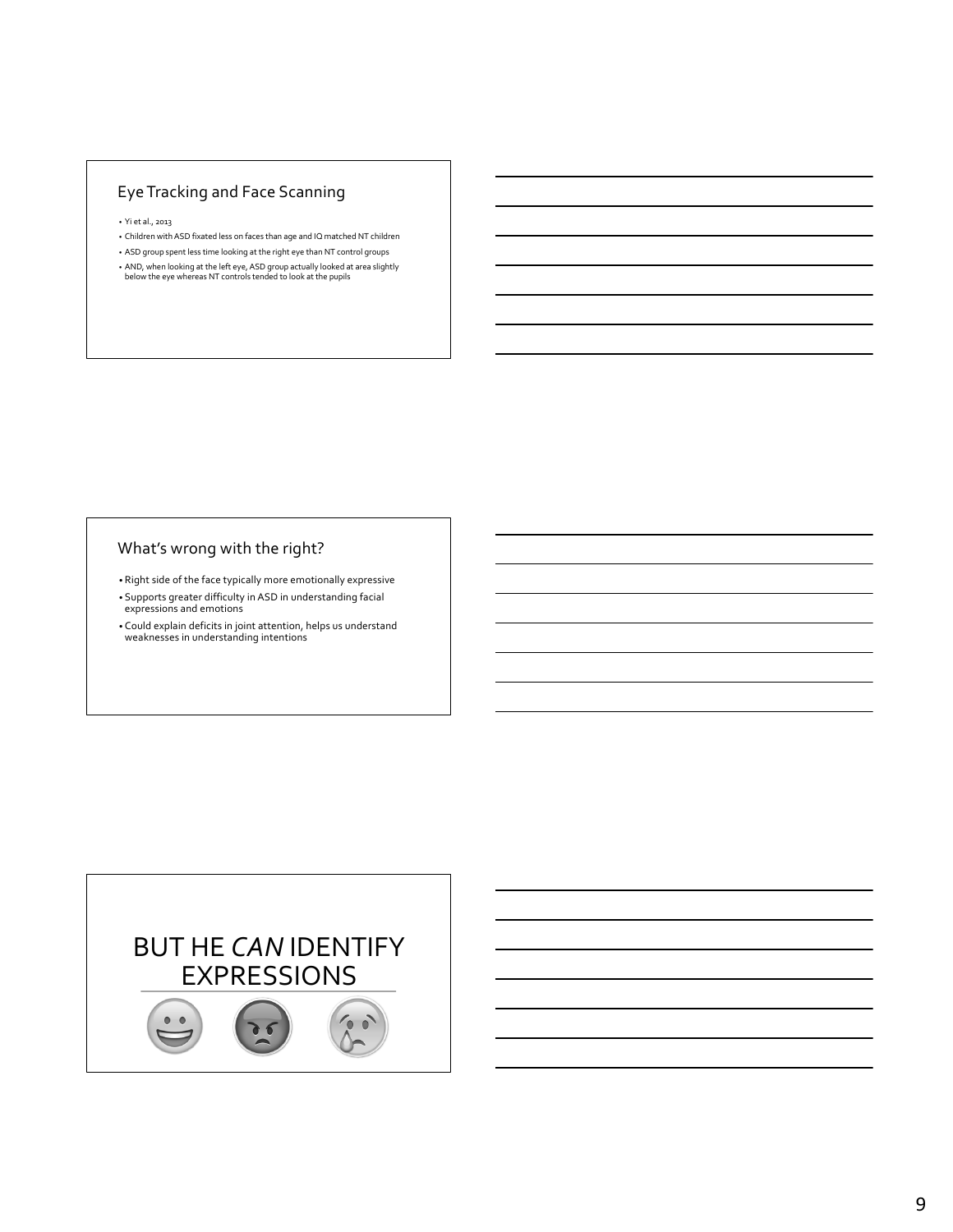

### More About The Mouth

- Repeated studies show gaze focuses on the mouth and less at eyes
- But many people with HFA *can* recognize faces and expressions
- More difficulty when complexity of social understanding increases
- What is it about the mouth?
- Avoiding eyes/more emotional information?
- Mouths move and emit noise?
- Compensatory strategy?

### Why the Mouth?

- Neumann et al., 2006 Identifying emotional facial expressions
- Normal accuracy and face gaze with upright faces
- When difficulty of task increased, normal accuracy BUT gaze differences noted ASD group looked much more often and longer at the mouth
- 
- Results suggest individuals with ASD rely more on information from the mouth for emotional judgments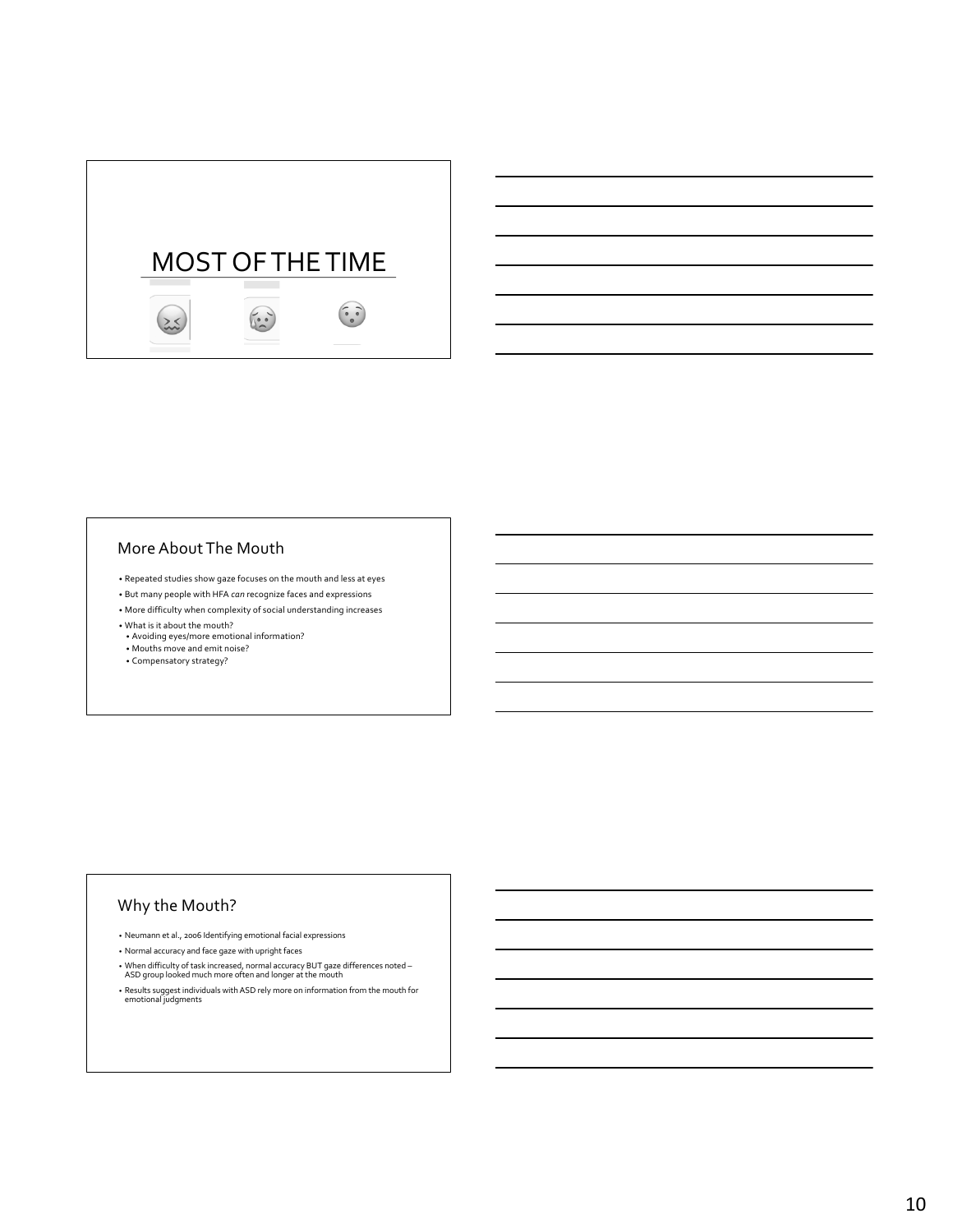### Research Lab vs. Real Life

- Clear demonstration that we sometimes see differences and we sometimes do not
- •General agreement that the more complex a task and the more integration of skills required, more trouble individuals with ASD have

### Processing of Emotional Responses

• Cassidy et al., 2014 and 2015

- Participants presented with a person's spontaneous emotional response to receiving a gift (unwanted/wanted) then have to infer which gift they received
- Retrodictive Mindreading common form of emotion processing in everyday life • Did ok except with more subtle emotional responses (genuine and feigned positive)
- In real life, spontaneous emotional responses are subtle (and filled with mixed messages!)

• Static vs. Dynamic

### Processing of Emotional Responses

- Participants presented with video clips or static pictures while eye movements recorded
- Told they would see videos or pictures of people receiving either a box of chocolates, fake money, or a tacky glitter card
- Asked to judge which gift the person was given and state the person's emotion
- Emotion response was coded as positive, negative, pretend, or confused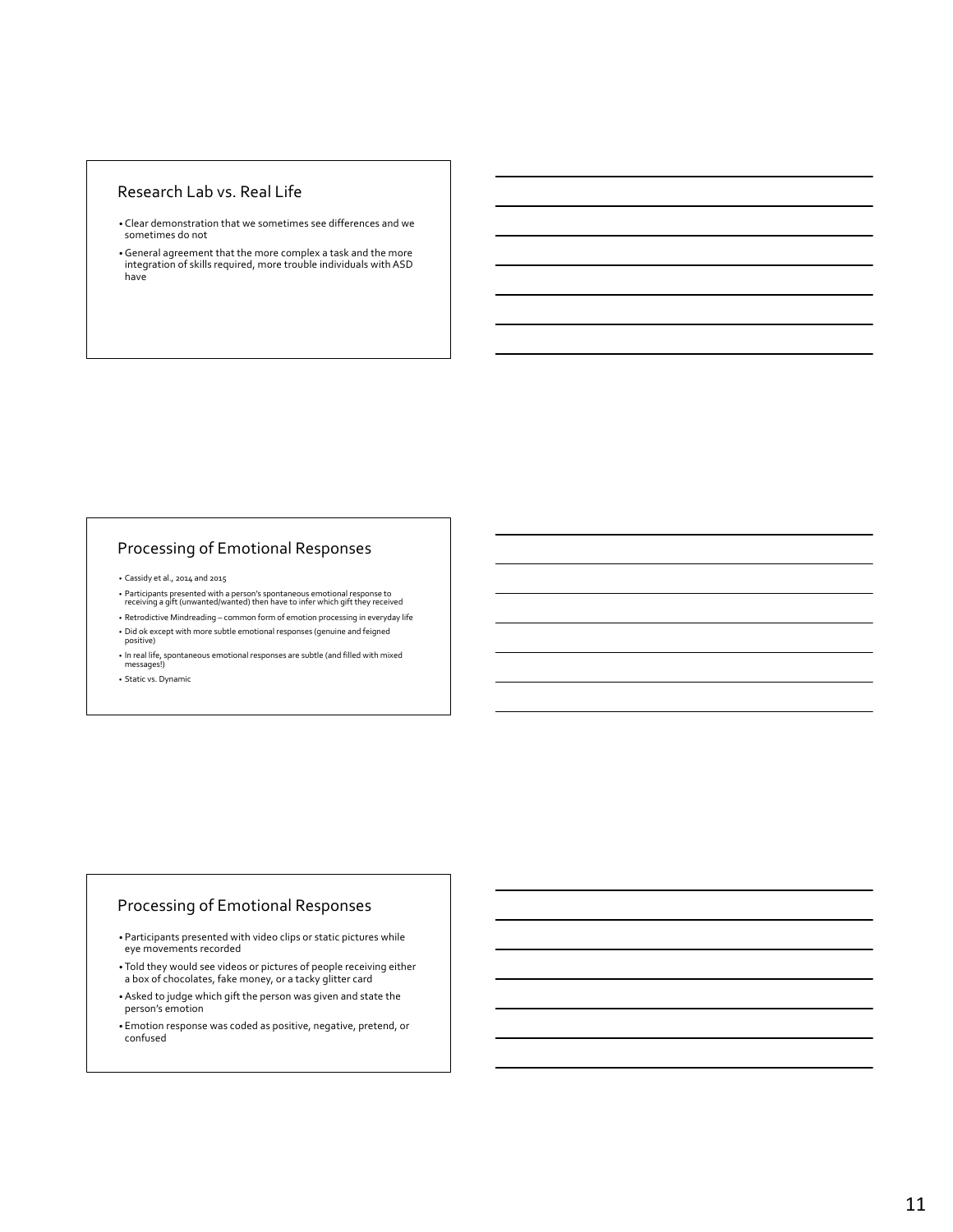### Processing of Emotional Responses

- Individuals with ASD were more accurate overall when presented with pictures rather than video
- When they have more time to process (pictures), tend to be more accurate
- But for mixed messages, individuals with ASD tended to rely on speech content rather than other nonverbal cues to help them determine emotions
- When speech content isn't there (as in when presented with pictures), they show difficulty interpreting mixed emotional responses (i.e., smiling in confusion)

#### Anxiety

- •Rates vary; seems clear that anxiety is very much a part of ASD
- Intolerance of Uncertainty
- •Desire for predictability
- •Uncertainty paralysis
- •Rely less on prior knowledge and making connections

### Boiling it down

- Individuals with ASD *can* process information but
- They tend to focus on 1 piece of information at a time and have trouble integrating • They tend to need more time to make sense of everything all together
- Mixed messages, subtle cues, and very complex situations make it much harder
- We see this in people with ASDs brains, behavior, and everyday functioning
- We don't always see this in…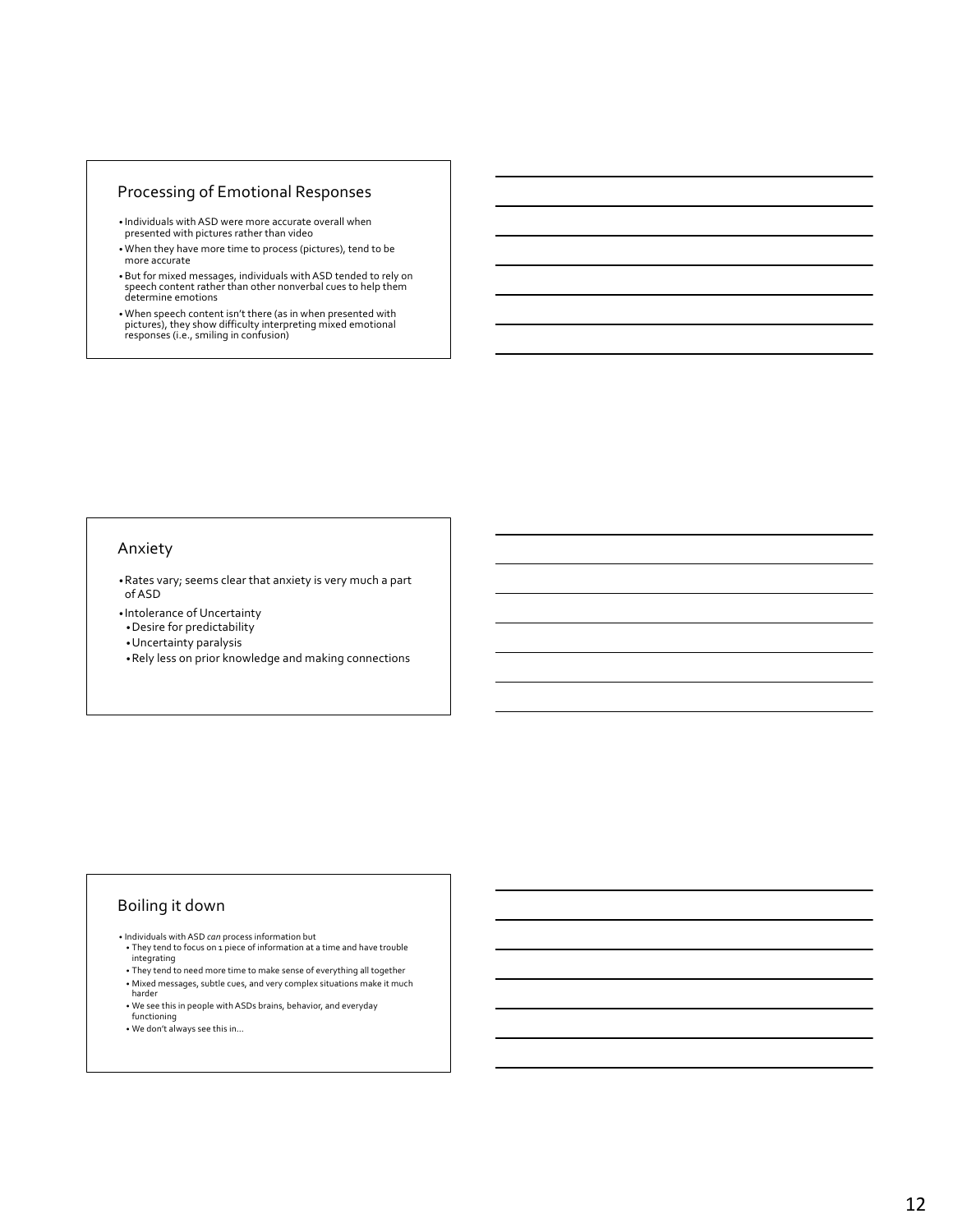### Where It Doesn't Always Show Up

- Standardized tests in a 1:1 test situation
- Routine, predictable situations
- Calm situations
- Situations where the messages are consistent

### Why Is This Important?

- People with ASD aren't always identified in schools as having deficits
- But have difficulty managing the demands of social situations throughout the day
- Accuracy and ability to successfully navigate situations is inconsistent
- Just because they *can sometimes* doesn't mean they *always will*
- Fight or Flight or Freeze often misperceived as behavior problem

### What Can We Do?

- Evaluate complexities
- Move to video and real life vs. static
- Calm things down and isolate
- Keep messages consistent
- Be clear with language, facial expressions
- Allow for processing time
- Teach about confusion and asking for clarification
- Provide ways to decrease sensory demands
- Routines, process, predictability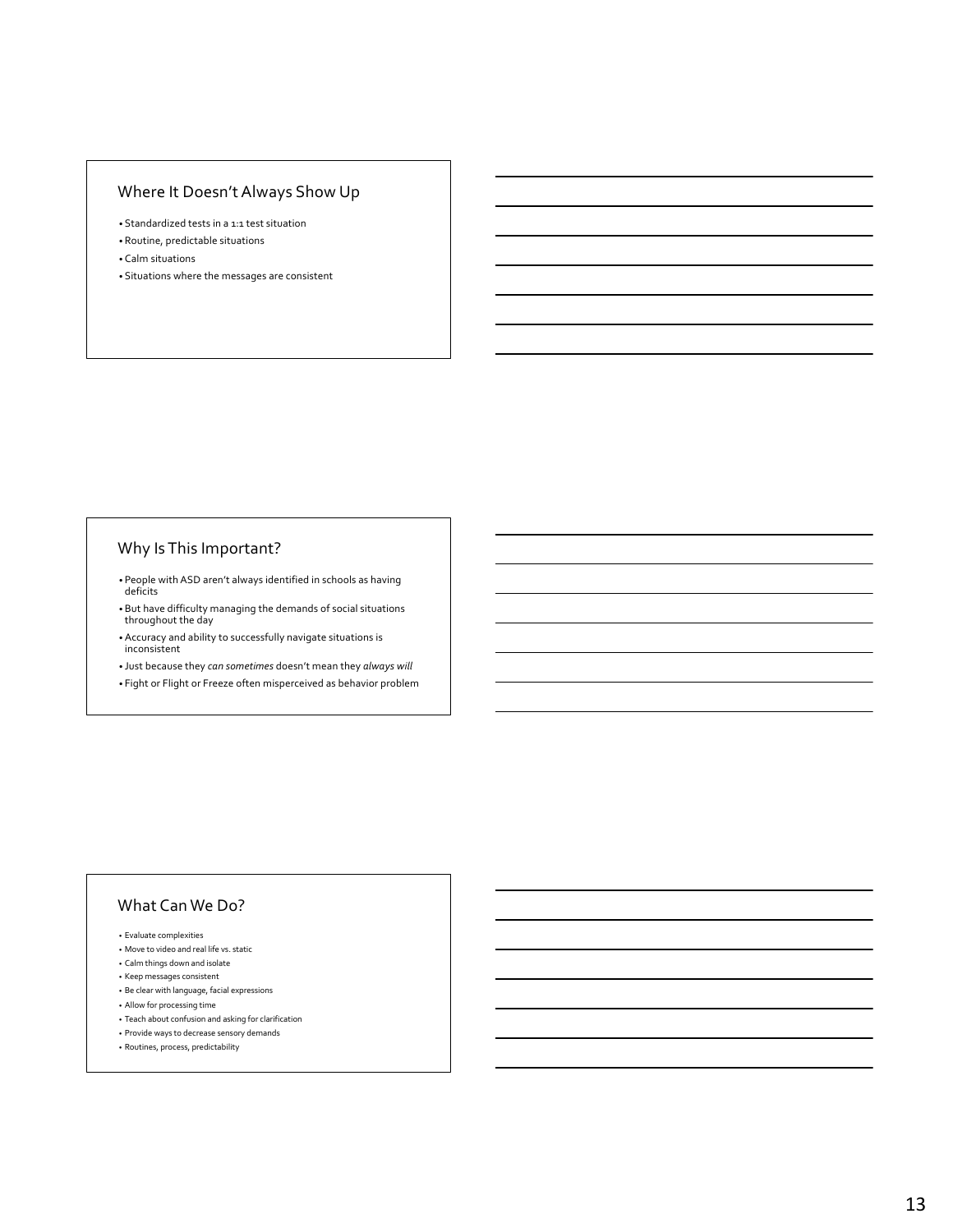### The Individual with Autism's Eye View

- •First hand accounts
- •Beyond ASD, understand that individual
- •Avoid rubber stamping interventions, plans
- •As individuals develop (and develop greater awareness of their strengths and weaknesses), involve in treatment planning

### Don't Underestimate Anxiety

- Fight or Flight or Freeze
- Avoidance and escape behaviors can be difficult to manage, and don't forget the individual is suffering, too
- Recognize triggers, clues, signs that anxiety is escalating
- Teach anxiety management skills
- Learn crisis management skills

#### Or Sensory Experiences

• Sensory Simulations on You Tube • Shopping at Walmart (among others)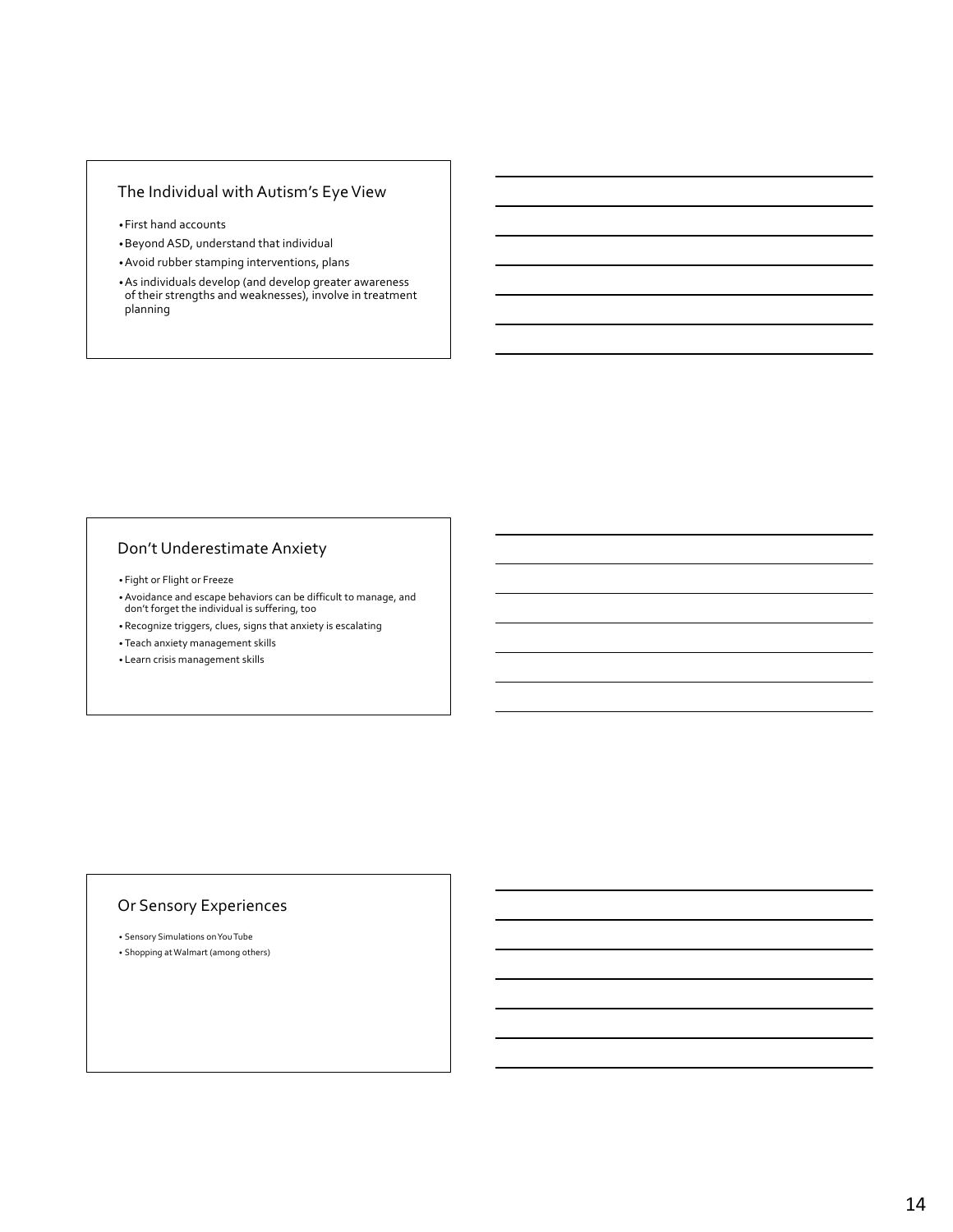#### Resources

- •Temple Grandin (TED Talk: "The World Needs All Kinds of Minds," I Think in Pictures)
- •Aspie Trainers Blog (aspietrainersblog.wordpress.com)
- •Autism Speaks (www.autismspeaks.org); Autism Speaks Canada (www.autismspeaks.ca)
- •You Tube, Facebook posts, blog posts

The second problem is that stereotypes remove a person's individuality. Consequently an individual's unique needs and abilities can be overlooked. For example, contrary to the stereotype, many autistic people are very socially interested. They might crave human contact and friendship, but really struggle to connect with others on an instinctive level. Therefore, they might spend a lot of time observing other people or reading books about how to behave in a socially acceptable manner. Given enough time, they might become quite good at being social. They might have learnt how to do basic small talk, and they might try very hard to make eye contact. This might create the impression that they have overcome their social difficulties, when this could not be further from the truth.

What is often hidden from view is the amount of effort this social mimicry involves, because the person with autism has to consciously work out every social rule. This means that socialising is seldom a relaxing activity. Even if it appears superficially that the person is coping, the person with autism can feel very lonely and isolated because they are all too aware that a genuine connection with others is often beyond their reach. Unfortunately, other people, meaning well, might tell the autistic person that they must be 'mild' or 'can't be that autistic'. These comments, which are based on the idea that autism invariably involves social disinterest, are hurtful because they diminish the individual's painful lived experience as an *autistic* person…Each person with autism has their own set of unique challenges, strengths, and coping strategies. Mimicking social behaviour is one such coping strategy that I have learnt very well, despite the fact that socialising is incredibly tiring and stressful. If other people assume that my autism is 'mild' just because I am not behaving inappropriately, they might overestimate my capabilities. Therefore they might attribute the occasional social faus pas to deliberate intention or laziness instead of the inevitable outcome of a neurological disability.